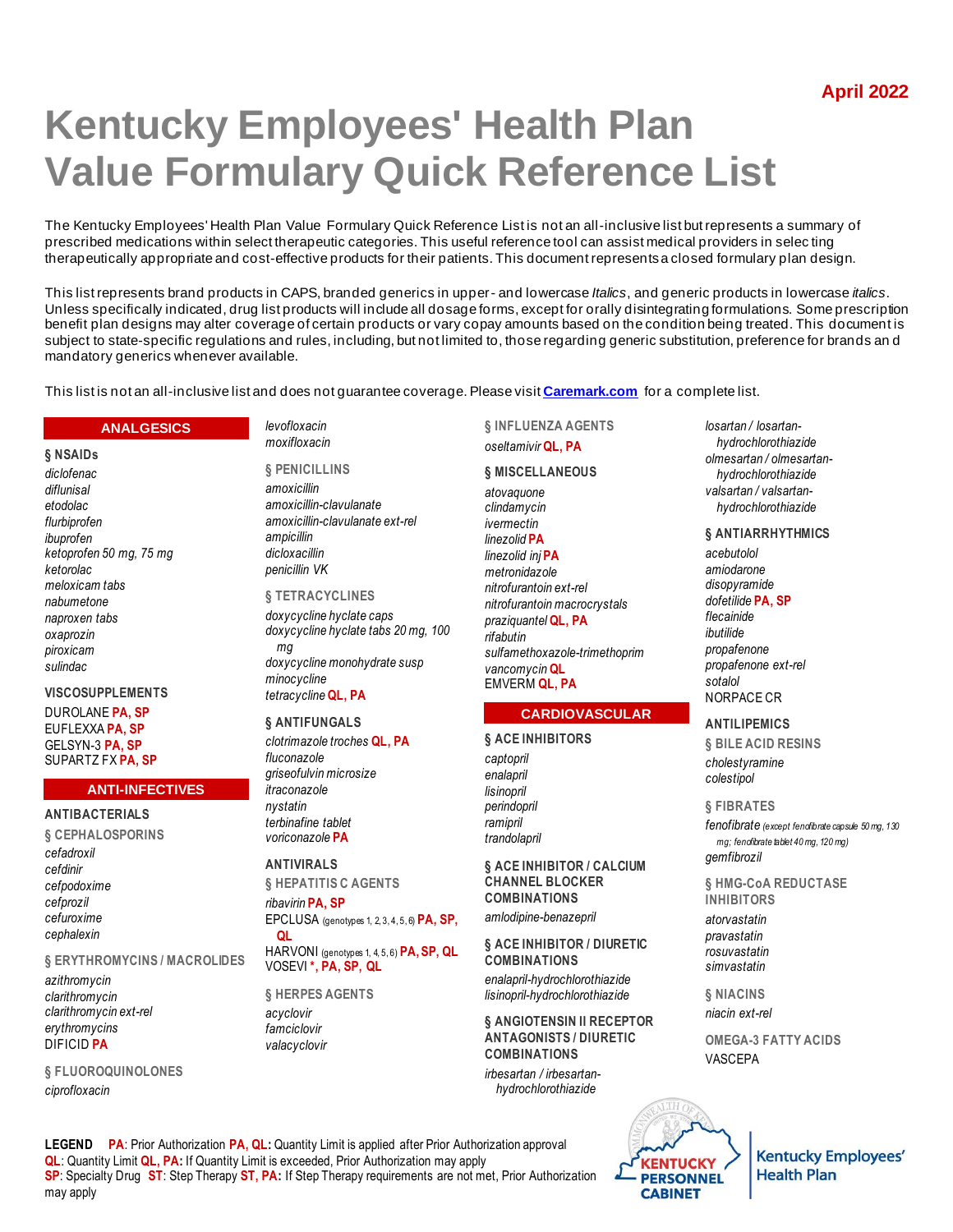# **PCSK9 INHIBITORS** PRALUENT **PA, SP, QL**

#### **§ BETA-BLOCKERS**

*atenolol bisoprolol carvedilol labetalol metoprolol succinate ext-rel metoprolol tartrate 25 mg, 50 mg, 100 mg nadolol pindolol propranolol propranolol ext-rel*

# **§ BETA-BLOCKER / DIURETIC COMBINATIONS**

*atenolol-chlorthalidone bisoprolol-hydrochlorothiazide metoprolol-hydrochlorothiazide*

# **§ CALCIUM CHANNEL BLOCKERS**

*amlodipine diltiazem ext-rel felodipine ext-rel isradipine nicardipine nifedipine ext-rel verapamil ext-rel*

# **§ DIGITALIS GLYCOSIDES**

*digoxin digoxin ped elixir*

# **§ DIURETICS**

*amiloride amiloride-hydrochlorothiazide bumetanide chlorthalidone furosemide hydrochlorothiazide indapamide metolazone spironolactone-hydrochlorothiazide torsemide triamterene-hydrochlorothiazide*

**HEART FAILURE** CORLANOR ENTRESTO

# **§ NITRATES**

*isosorbide dinitrate 5 mg, 10 mg, 20 mg, 30 mg isosorbide mononitrate isosorbide mononitrate ext-rel nitroglycerin sublingual nitroglycerin transdermal*

**§ MISCELLANEOUS** *hydralazine midodrine ranolazine ext-rel*

# **CENTRAL NERVOUS SYSTEM**

# **ANTIANXIETY**

**§ BENZODIAZEPINES** *alprazolam* **QL** *alprazolam orally disintegrating tablet* **QL** *clorazepate* **QL** *diazepam* **QL** *lorazepam* **QL** *oxazepam* **QL**

**§ MISCELLANEOUS** *buspirone fluvoxamine*

# **ANTIDEPRESSANTS**

**§ SELECTIVE SEROTONIN REUPTAKE INHIBITORS (SSRIs)** *citalopram escitalopram fluoxetine caps, solution fluoxetine tabs 10 mg, 20 mg paroxetine HCl ext-rel paroxetine HCl tabs sertraline*

**§ SEROTONIN NOREPINEPHRINE REUPTAKE INHIBITORS (SNRIs)** *desvenlafaxine succinate ext-rel duloxetine venlafaxine venlafaxine ext-rel*

**§ MISCELLANEOUS AGENTS** *bupropion bupropion ext-rel 150 mg, 300 mg mirtazapine mirtazapine orally disintegrating tablet trazodone*

# **HYPNOTICS**

**§ NONBENZODIAZEPINES**

*ramelteon* **QL, PA** *zaleplon* **QL, PA** *zolpidem* **QL, PA** *zolpidem ext-rel* **QL, PA**

**§ TRICYCLICS** *doxepin*

# **MIGRAINE**

**MONOCLONAL ANTIBODIES** AJOVY **ST, PA, QL** EMGALITY **ST, PA, QL**

**§ SELECTIVE SEROTONIN AGONISTS** *naratriptan* **QL, PA** *rizatriptan* **QL, PA** *rizatriptan orally disintegrating tabs* **QL, PA** *sumatriptan* **QL, PA**

*zolmitriptan orally disintegrating tabs* **QL, PA**

*zolmitriptan tabs* **QL, PA**

# **§ MULTIPLE SCLEROSIS AGENTS**

*dimethyl fumarate delayed-rel* **PA, SP, QL**

*glatiramer* **PA, SP, QL** AUBAGIO **PA, SP, QL** AVONEX **PA, SP, QL** BETASERON **PA, SP, QL** COPAXONE **PA, SP, QL** GILENYA **PA, SP, QL** KESIMPTA **PA, SP, QL** MAYZENT **PA, SP, QL** OCREVUS **PA, SP, QL** REBIF **PA, SP, QL** TYSABRI **PA, SP, QL** VUMERITY **PA, SP, QL** ZEPOSIA **PA, SP, QL**

#### **ENDOCRINE AND METABOLIC**

**ANTIDIABETICS AMYLIN ANALOGS** SYMLINPEN **ST, PA**

**§ BIGUANIDES** *metformin metformin ext-rel (except generics for FORTAMET and GLUMETZA)*

**§ BIGUANIDE / SULFONYLUREA COMBINATIONS** *glipizide-metformin*

**DIPEPTIDYL PEPTIDASE-4 (DPP-4) INHIBITORS**

# JANUVIA **ST, PA**

**DIPEPTIDYL PEPTIDASE-4 (DPP-4) INHIBITOR / BIGUANIDE COMBINATIONS** JANUMET **ST, PA**

JANUMET XR **ST, PA**

**INCRETIN MIMETIC AGENTS**

OZEMPIC **ST, PA, QL** RYBELSUS **ST, PA, QL** TRULICITY **ST, PA, QL** VICTOZA **ST, PA, QL**

**INCRETIN MIMETIC AGENT / INSULIN COMBINATIONS** SOLIQUA **ST, PA**

**INSULINS** BASAGLAR FIASP HUMULIN R U-500 LEVEMIR NOVOLIN NOVOLOG



**§ INSULIN SENSITIZERS** *pioglitazone*

**§ INSULIN SENSITIZER / BIGUANIDE COMBINATIONS** *pioglitazone-metformin*

**§ INSULIN SENSITIZER / SULFONYLUREA COMBINATIONS** *pioglitazone-glimepiride*

**SODIUM-GLUCOSE CO-TRANSPORTER 2 (SGLT2) INHIBITORS**

FARXIGA **ST, PA** JARDIANCE **ST, PA**

**SODIUM-GLUCOSE CO-TRANSPORTER 2 (SGLT2) INHIBITOR / BIGUANIDE COMBINATIONS** SYNJARDY **ST, PA** SYNJARDY XR **ST, PA** XIGDUO XR **ST, PA**

**SODIUM-GLUCOSE CO-TRANSPORTER 2 (SGLT2) INHIBITOR / DIPEPTIDYL PEPTIDASE-4 (DPP-4) INHIBITOR COMBINATIONS**

# GLYXAMBI **ST, PA**

**SODIUM-GLUCOSE CO-TRANSPORTER 2 (SGLT2) INHIBITOR / DIPEPTIDYL PEPTIDASE-4 (DPP-4) INHIBITOR / BIGUANIDE COMBINATIONS**

# TRIJARDY XR **ST, PA**

**§ SULFONYLUREAS** *glimepiride glipizide glipizide ext-rel*

#### **SUPPLIES**

ACCU-CHEK AVIVA PLUS STRIPS AND KITS **<sup>1</sup>** ACCU-CHEK COMPACT PLUS STRIPS AND KITS **<sup>1</sup>** ACCU-CHEK GUIDE STRIPS AND KITS **<sup>1</sup>** ACCU-CHEK SMARTVIEW STRIPS AND KITS **<sup>1</sup>** BD INSULIN SYRINGES AND NEEDLES DEXCOM CONTINUOUS GLUCOSE MONITORING SYSTEM LANCETS ONETOUCH ULTRA STRIPS AND KITS **<sup>1</sup>**

ONETOUCH VERIO STRIPS AND



**Kentucky Employees' Health Plan** 

**LEGEND PA**: Prior Authorization **PA, QL:** Quantity Limit is applied after Prior Authorization approval **QL**: Quantity Limit **QL, PA:** If Quantity Limit is exceeded, Prior Authorization may apply **SP**: Specialty Drug **ST**: Step Therapy **ST, PA:** If Step Therapy requirements are not met, Prior Authorization may apply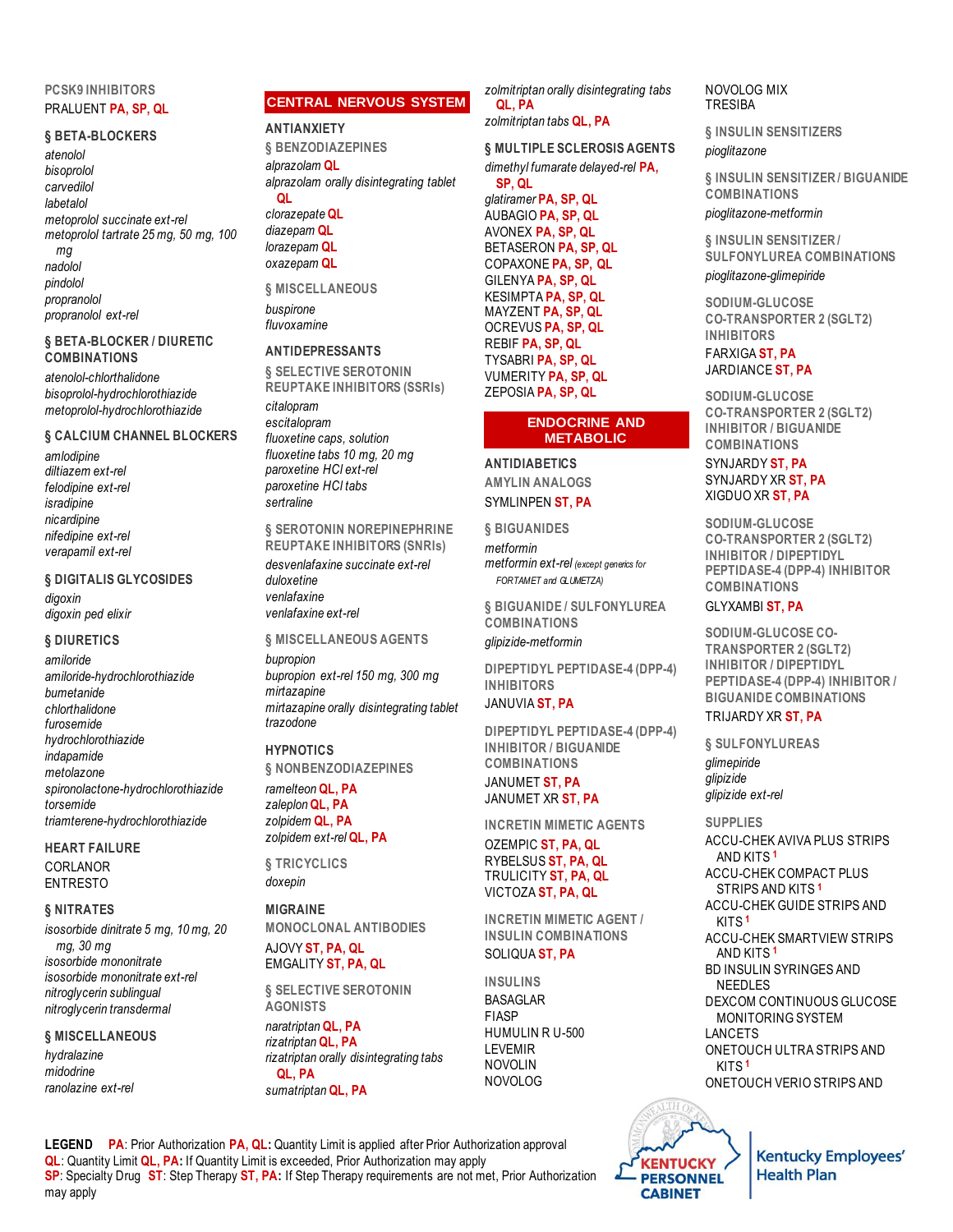KITS **<sup>1</sup>** V-GO INSULIN INFUSION PUMP

# **CALCIUM REGULATORS**

**§ BISPHOSPHONATES**

*alendronate ibandronate risedronate*

**PARATHYROID HORMONES** FORTEO **PA, SP, QL** TYMLOS **PA, SP, QL**

**MISCELLANEOUS** PROLIA **PA, SP, QL**

**CONTRACEPTIVES MONOPHASIC**

#### **§ 20 mcg Estrogen**

*ethinyl estradiol-drospirenone ethinyl estradiol-levonorgestrel ethinyl estradiol-norethindrone acetate*

*ethinyl estradiol-norethindrone acetate and iron*

## **§ 25 mcg Estrogen**

*ethinyl estradiol-norethindrone acetate and iron*

# **§ 30 mcg Estrogen**

*ethinyl estradiol-desogestrel ethinyl estradiol-drospirenone ethinyl estradiol-levonorgestrel ethinyl estradiol-norethindrone acetate*

*ethinyl estradiol-norethindrone acetate and iron ethinyl estradiol-norgestrel*

# **§ 35 mcg Estrogen**

*ethinyl estradiol-ethynodiol diacetate ethinyl estradiol-norethindrone ethinyl estradiol-norgestimate*

#### **§ 50 mcg Estrogen**

*ethinyl estradiol-ethynodiol diacetate*

**§ BIPHASIC** *ethinyl estradiol-desogestrel*

#### **§ TRIPHASIC**

*ethinyl estradiol-desogestrel ethinyl estradiol-levonorgestrel ethinyl estradiol-norethindrone ethinyl estradiol-norgestimate*

**§ EXTENDED CYCLE** *ethinyl estradiol-levonorgestrel*

**§ PROGESTIN ONLY** *norethindrone*

**EMERGENCY CONTRACEPTION** ELLA

# **§ INJECTABLE** *medroxyprogesterone acetate 150 mg/mL* **PROGESTIN INTRAUTERINE DEVICES** KYLEENA MIRENA SKYLA

**§ TRANSDERMAL** *norelgestromin/ethinyl estradiol - Xulane*

# **§ VAGINAL** *etonogestrel/ethinyl estradiol* ANNOVERA

# **HUMAN GROWTH HORMONES** NORDITROPIN **PA, SP**

# **MENOPAUSAL SYMPTOM AGENTS**

**§ ORAL** *estradiol estradiol-norethindrone ethinyl estradiol-norethindrone acetate*

**§ TRANSDERMAL** *estradiol* CLIMARA PRO

**§ VAGINAL** *estradiol vaginal crm* IMVEXXY VAGIFEM

#### **§ PHOSPHATE BINDER AGENTS**

*calcium acetate sevelamer carbonate*

# **PROGESTINS**

**§ ORAL** *medroxyprogesterone norethindrone acetate progesterone, micronized*

**VAGINAL** ENDOMETRIN

**§ SELECTIVE ESTROGEN RECEPTOR MODULATORS** *raloxifene*

**§ THYROID SUPPLEMENTS** *levothyroxine liothyronine*

# **GASTROINTESTINAL**

**§ H2 RECEPTOR ANTAGONISTS** *cimetidine famotidine*

# **§ PROTON PUMP INHIBITORS**

*lansoprazole delayed-rel lansoprazole delayed-rel orally disintegrating tabs omeprazole delayed-rel pantoprazole delayed-rel tabs*

#### **GENITOURINARY**

**§ BENIGN PROSTATIC HYPERPLASIA** *alfuzosin ext-rel doxazosin finasteride tamsulosin terazosin*

# **§ URINARY ANTISPASMODICS**

*oxybutynin oxybutynin ext-rel tolterodine trospium*

**§ VAGINAL ANTI-INFECTIVES** *clindamycin cream metronidazole terconazole*

# **HEMATOLOGIC**

# **ANTICOAGULANTS**

**§ INJECTABLE** *enoxaparin*

**§ ORAL** *warfarin* XARELTO

*prasugrel*

**§ PLATELET AGGREGATION INHIBITORS** *clopidogrel dipyridamole dipyridamole ext-rel/aspirin*

# **IMMUNOLOGIC AGENTS**

**AUTOIMMUNE AGENTS (PHYSICIAN-ADMINISTERED)** REMICADE **PA, SP, QL** SIMPONI ARIA **PA, SP, QL** STELARA INTRAVENOUS **PA, SP, QL**

**AUTOIMMUNE AGENTS (SELF-ADMINISTERED) ANKYLOSING SPONDYLITIS** COSENTYX **PA, SP, QL** ENBREL **PA, SP, QL**

# HUMIRA **PA, SP, QL**

**CROHN'S DISEASE** HUMIRA **PA, SP, QL** STELARA SUBCUTANEOUS **PA, SP, QL**

**NON-RADIOGRAPHIC AXIAL SPONDYLOARTHRITIS** CIMZIA PREFILLED SYRINGE **PA, SP, QL** COSENTYX **PA, SP, QL**

**PSORIASIS** HUMIRA **PA, SP, QL** OTEZLA **PA, SP, QL** SKYRIZI **PA, SP, QL** STELARA SUBCUTANEOUS **PA, SP, QL** TALTZ **PA, SP, QL** TREMFYA **PA, SP, QL**

**PSORIATIC ARTHRITIS** COSENTYX **PA, SP, QL** ENBREL **PA, SP, QL** HUMIRA **PA, SP, QL** OTEZLA **PA, SP, QL** RINVOQ **PA, SP, QL** STELARA SUBCUTANEOUS **PA, SP, QL** TREMFYA **PA, SP, QL**

**RHEUMATOID ARTHRITIS**

ENBREL **PA, SP, QL** HUMIRA **PA, SP, QL** KEVZARA **PA, SP, QL** ORENCIA CLICKJECT **PA, SP, QL** ORENCIA SUBCUTANEOUS **PA, SP, QL** RINVOQ **PA, SP, QL**

XELJANZ **PA, SP, QL** XELJANZ XR **PA, SP, QL**

**ULCERATIVE COLITIS** HUMIRA **PA, SP, QL** STELARA SUBCUTANEOUS **#, PA,** 

**SP, QL** XELJANZ **#, PA, SP, QL** XELJANZ XR **#, PA, SP, QL** ZEPOSIA **#, PA, SP, QL**

**#**After failure of HUMIRA

**ALL OTHER CONDITIONS** ENBREL **PA, SP, QL** HUMIRA **PA, SP, QL**

# **RESPIRATORY**

**§ ANAPHYLAXIS TREATMENT AGENTS** *epinephrine auto-injector* **QL, PA** EPIPEN **QL, PA** EPIPEN JR **QL, PA** SYMJEPI **QL, PA**

**LEGEND PA**: Prior Authorization **PA, QL:** Quantity Limit is applied after Prior Authorization approval **QL**: Quantity Limit **QL, PA:** If Quantity Limit is exceeded, Prior Authorization may apply **SP**: Specialty Drug **ST**: Step Therapy **ST, PA:** If Step Therapy requirements are not met, Prior Authorization may apply



**Kentucky Employees' Health Plan**